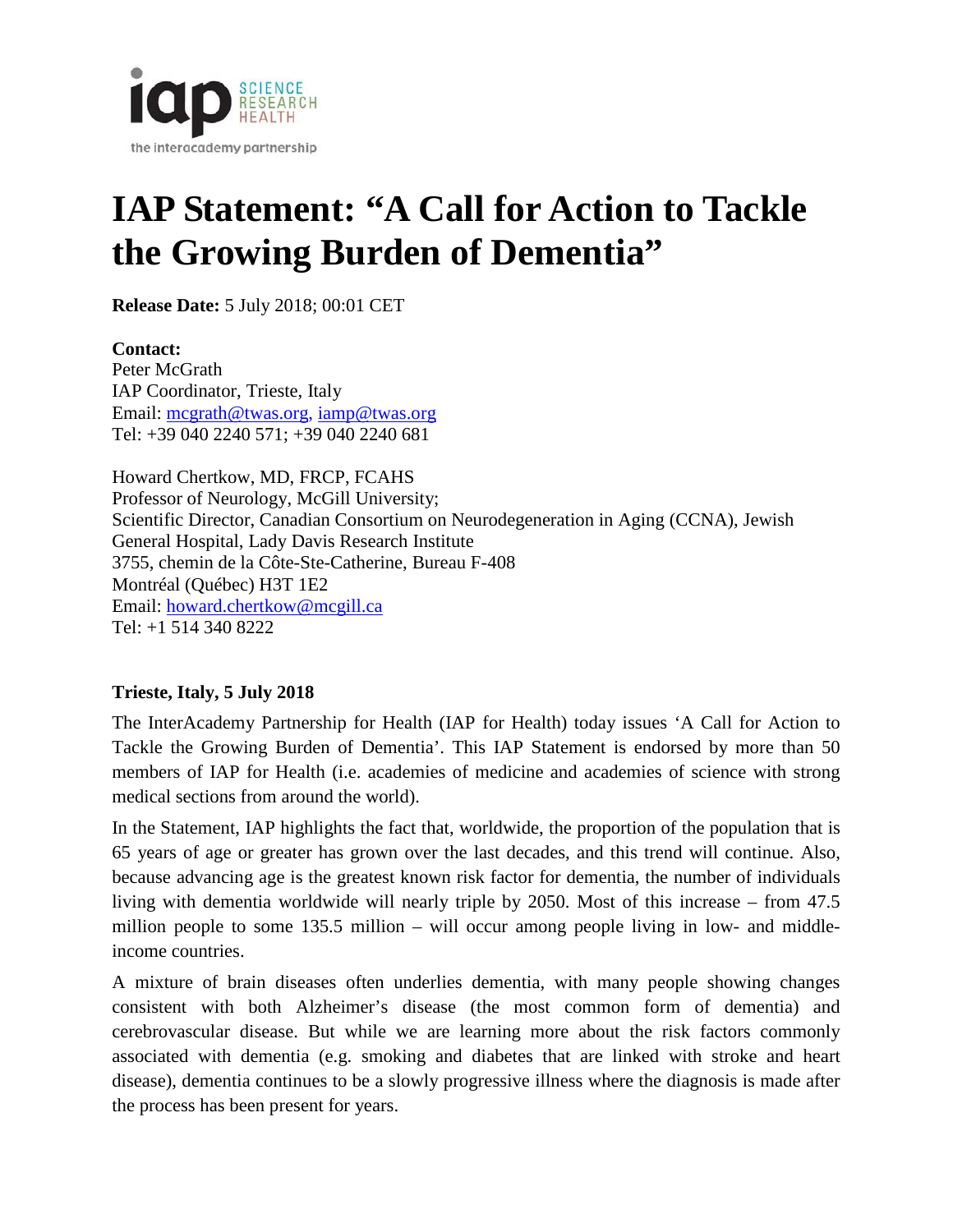

In addition, while young onset (under 60 years) dementia is rare in many countries, this may not be the case where HIV/AIDS is prevalent, such as in sub-Saharan Africa and other low-income countries. Thus young people in such countries may bear a disproportionately greater burden of dementia in years to come.

Dementia also does not affect men and women equally. Women are at both greater risk of developing dementia and then living longer with the condition. Women also provide most of the informal (unpaid) care for people living with dementia.

The IAP for Health Statement, therefore, specifically calls on governments and other healthcare providers to implement a number of practices, including:

- Increasing awareness by educating the public about dementia, how to maintain brain health, and on accepting people with dementia as they are, accommodating to their remaining abilities;
- Supporting research to find and implement effective approaches (both pharmacological and non-pharmacological) to delay, prevent, slow-down, treat, ameliorate, and eventually cure the common causes of dementia;
- Investing in national healthcare systems, including both training a sufficient number and mix of providers as well as building the necessary infrastructure to ensure timely, competent person-centered care is available to those living with dementia and their caregivers through all stages of the illness.

"Our Call for Action is one which aims at developing an evidence-based and a public health orientated approach to this looming problem," explains Howard Chertkow, chair of the IAP for Health working group that prepared the Statement. "Ultimately each country should make a clear assessment for each population of the potential for primary or upstream prevention of dementia. This should be followed by plans for secondary prevention, i.e. early detection followed by effective treatment, which is considered to be more effective at that stage than later. Such treatment would include both what is currently available and what should soon be developed through therapeutic trials. So-called tertiary prevention (mitigation of dementia and its ramifications through various therapies and end of life care for those with dementia) also needs to be ramped up."

Depei Liu of the Chinese Academy of Engineering and co-chair of IAP for Health, says: "The growing issue of dementia is affecting all countries, whether they are developed or developing. By releasing this Statement, we hope that IAP for Health and its member academies, representing the global medical science community, will be able to raise awareness of what needs to be done to get ahead of the curve. We expect that our member academies will now present it directly to their national governments and disseminate it through their national scientific and medical networks so that our recommendations can begin to be implemented. I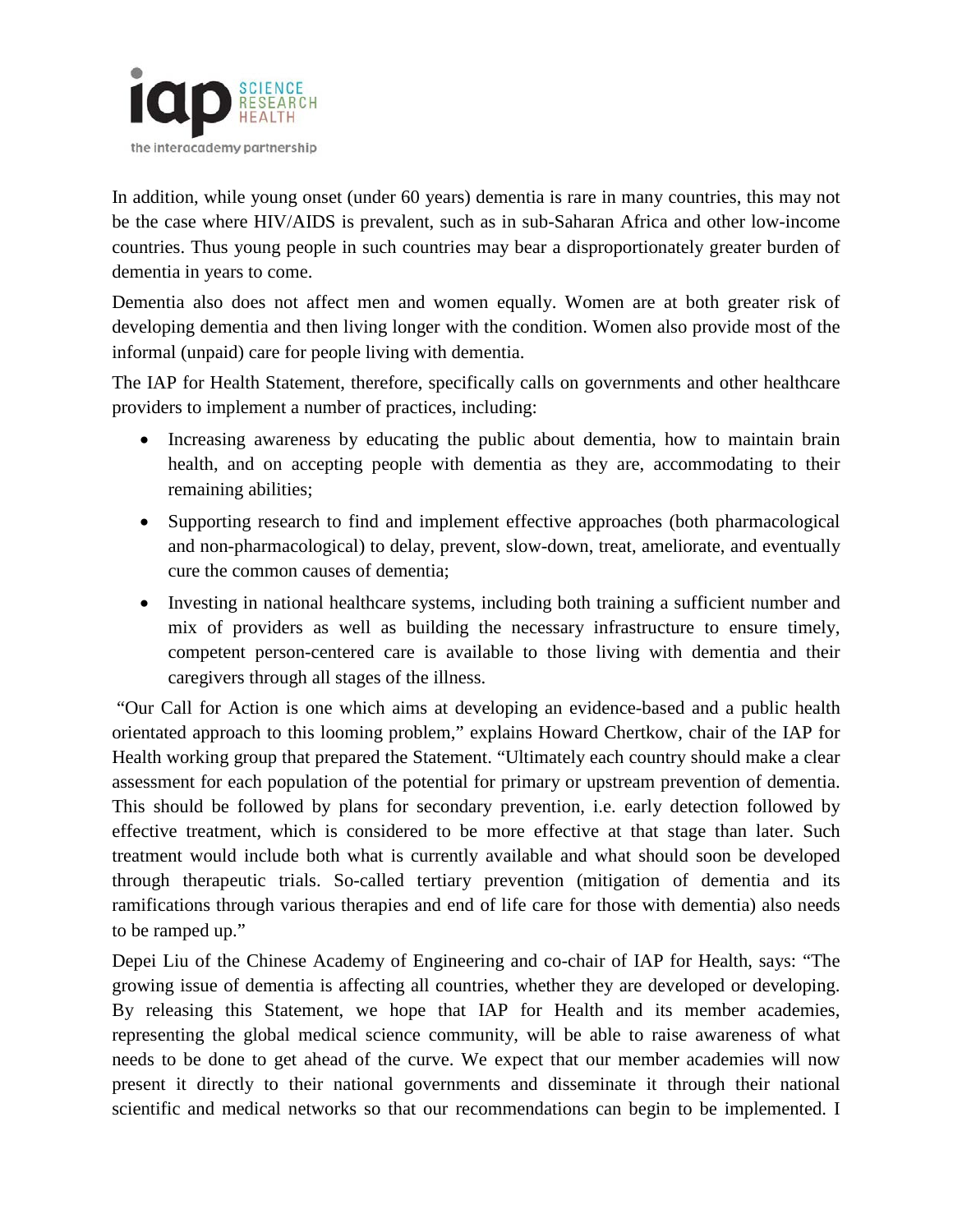

especially call on low- and middle-income countries to do all they can to respond to this burgeoning crisis."

IAP for Health's other co-chair, Detlev Ganten of the German National Academy of Sciences, Leopoldina, added: "Like all IAP Statements, this Statement on dementia has been thoroughly reviewed. It presents – based on the latest evidence from our member academies – the best impartial advice to policy-makers in national ministries of health and social welfare, to healthcare agencies and other relevant institutions, and to decision-makers at the international level. The burden of dementia is growing, especially in countries with an ageing society, and it is time to take action."

###

## **Notes for Editors:**

- The Statement will be made available at: **[http://www.interacademies.org/45731/IAP](http://www.interacademies.org/45731/IAP-for-Health-A-call%20-for-action-to-tackle-the-growing-burden-of-dementia)[for-Health-A-call -for-action-to-tackle-the-growing-burden-of-dementia](http://www.interacademies.org/45731/IAP-for-Health-A-call%20-for-action-to-tackle-the-growing-burden-of-dementia)** *A translation in French is also available, with other languages expected to follow.*
- The process of developing the Statement was led by the Canadian Academy of Health Sciences.
- The Statement, "A Call to Action to Improve Tackle the Growing Burden of Dementia" was released by IAP on 5 July 2018. It was also published in the *Journal of Prevention of Alzheimer's Disease* (Vol. 5, issue 2): [http://www.jpreventionalzheimer.com/3210-an](http://www.jpreventionalzheimer.com/3210-an-action-plan-to-face-the-challenge-of-dementia-international-statement-on-dementia-from-iap-for-health.html)[action-plan-to-face-the-challenge-of-dementia-international-statement-on-dementia-from](http://www.jpreventionalzheimer.com/3210-an-action-plan-to-face-the-challenge-of-dementia-international-statement-on-dementia-from-iap-for-health.html)[iap-for-health.html.](http://www.jpreventionalzheimer.com/3210-an-action-plan-to-face-the-challenge-of-dementia-international-statement-on-dementia-from-iap-for-health.html)
- The Working Group responsible for reviewing the IAP Statement 'A Call for Action to Tackle the Growing Burden of Dementia' consisted of:
	- o Dr. **Howard Chertkow**, Canada (Chair)
	- o Prof. **Ama de-Graft Aikins**, Ghana
	- o Dr. **Liaquat Ali**, Bangladesh
	- o Dr. **Laila Asmal**, South Africa
	- o Prof. **Hayrunnisa Bolay Belen**, Turkey
	- o Prof. **Carol Brayne**, United Kingdom
	- o Dr. **Josef Priller**, Germany
	- o Prof. **Lars Lannfelt**, Sweden
	- o Prof. **Alan Leshner**, USA
	- o Dr. **Ninoslav Mimica**, Croatia